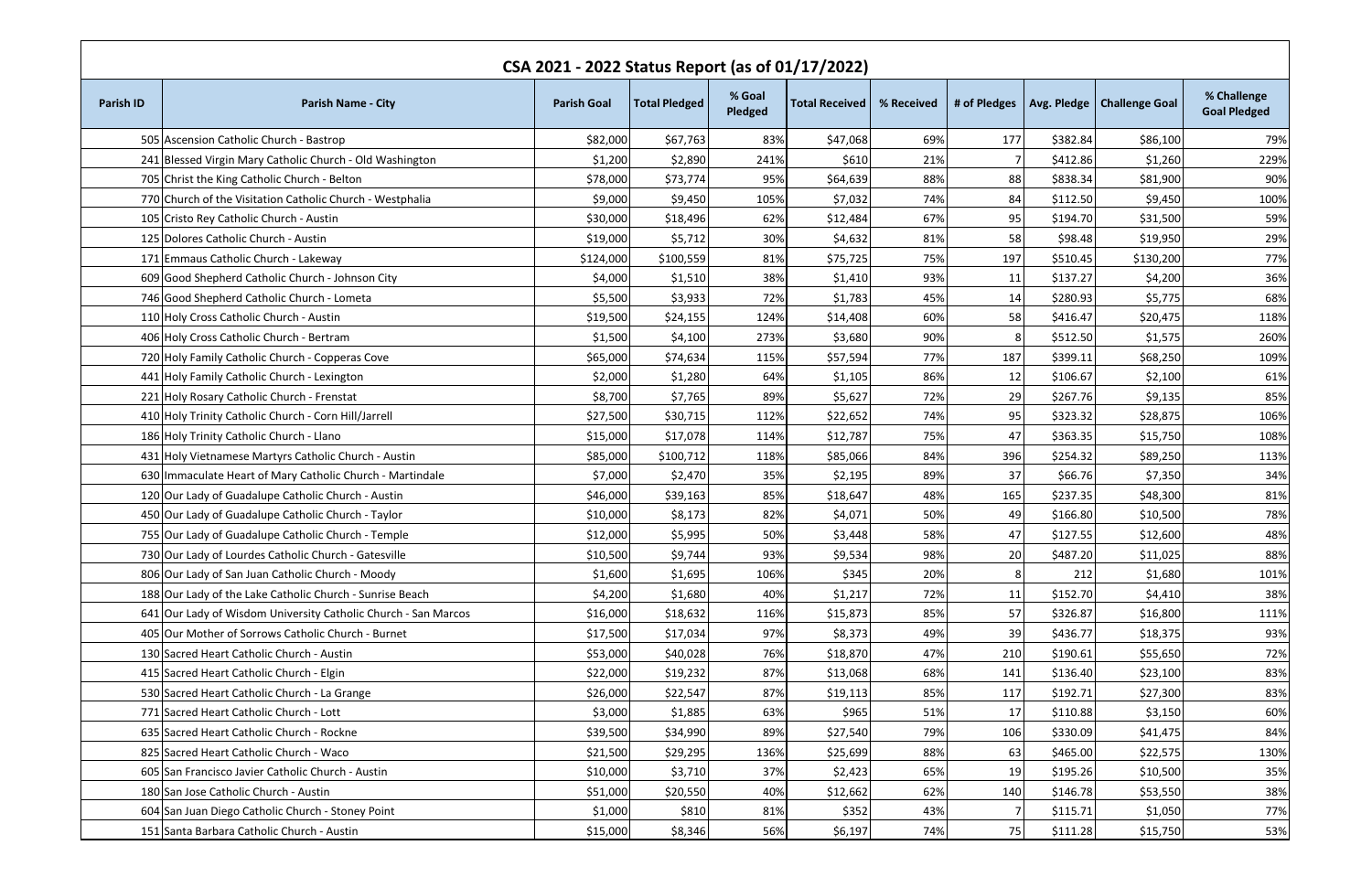| CSA 2021 - 2022 Status Report (as of 01/17/2022) |                                                            |                    |                      |                   |                       |            |              |            |                              |                                    |
|--------------------------------------------------|------------------------------------------------------------|--------------------|----------------------|-------------------|-----------------------|------------|--------------|------------|------------------------------|------------------------------------|
| <b>Parish ID</b>                                 | <b>Parish Name - City</b>                                  | <b>Parish Goal</b> | <b>Total Pledged</b> | % Goal<br>Pledged | <b>Total Received</b> | % Received | # of Pledges |            | Avg. Pledge   Challenge Goal | % Challenge<br><b>Goal Pledged</b> |
|                                                  | 606 Santa Cruz Catholic Church - Buda                      | \$65,000           | \$62,219             | 96%               | \$36,083              | 58%        | 226          | \$275.31   | \$68,250                     | 91%                                |
|                                                  | 426 Santa Rosa Catholic Church - Andice                    | \$100,000          | \$113,112            | 113%              | \$94,865              | 84%        | 251          | \$450.65   | \$105,000                    | 108%                               |
|                                                  | 320 Santa Teresa Catholic Church - Bryan                   | \$27,000           | \$14,410             | 53%               | \$9,713               | 67%        | 150          | \$96.07    | \$28,350                     | 51%                                |
|                                                  | 177 St. Albert the Great Catholic Church - Austin          | \$106,000          | \$105,099            | 99%               | \$75,523              | 72%        | 209          | \$502.87   | \$111,300                    | 94%                                |
|                                                  | 178 St. Andrew Kim Catholic Church - Austin                | \$4,500            | \$0                  | 0%                | -\$0l                 | 0%         | 0            | \$0.00     | \$4,725                      | 0%                                 |
|                                                  | 711 St. Ann Catholic Church - Rosebud                      | \$2,400            | \$1,485              | 62%               | \$1,435               | 97%        | 15           | \$99.00    | \$2,520                      | 59%                                |
|                                                  | 240 St. Ann Catholic Church - Somerville                   | \$6,500            | \$8,597              | 132%              | \$2,144               | 25%        | 17           | \$505.71   | \$6,825                      | 126%                               |
|                                                  | 310 St. Anthony Catholic Church - Bryan                    | \$52,000           | \$48,073             | 92%               | \$41,334              | 86%        | 119          | \$403.97   | \$54,600                     | 88%                                |
|                                                  | 615 St. Anthony Marie De Claret Catholic Church - Kyle     | \$44,000           | \$45,600             | 104%              | \$26,637              | 58%        | 239          | \$190.79   | \$46,200                     | 99%                                |
|                                                  | 135 St. Austin Catholic Church - Austin                    | \$85,000           | \$68,083             | 80%               | \$62,532              | 92%        | 146          | \$466.32   | \$89,250                     | 76%                                |
|                                                  | 140 St. Catherine of Siena Catholic Church - Austin        | \$158,000          | \$108,064            | 68%               | \$82,306              | 76%        | 261          | \$414.04   | \$165,900                    | 65%                                |
|                                                  | 436 St. Charles Borromeo Catholic Church - Kingsland       | \$11,000           | \$6,835              | 62%               | \$5,585               | 82%        | 23           | \$297.17   | \$11,550                     | 59%                                |
|                                                  | 975 St. Edward Campus Ministry - Austin                    | \$3,900            | \$1,825              | 47%               | \$1,825               | 100%       |              | \$456.25   | \$4,095                      | 45%                                |
|                                                  | 121 St. Elizabeth Catholic Church - Pflugerville           | \$111,000          | \$113,814            | 103%              | \$64,179              | 56%        | 338          | \$336.73   | \$116,550                    | 98%                                |
|                                                  | 805 St. Eugene Catholic Church - McGregor                  | \$12,500           | \$9,780              | 78%               | \$5,173               | 53%        | 45           | \$217.33   | \$13,125                     | 75%                                |
|                                                  | 610 St. Ferdinand Catholic Church - Blanco                 | \$20,500           | \$20,348             | 99%               | \$16,256              | 80%        | 60           | \$339.13   | \$21,525                     | 95%                                |
|                                                  | 316 St. Francis of Assisi Catholic Church - Franklin       | \$6,500            | \$5,500              | 85%               | \$4,840               | 88%        | 32           | \$171.88   | \$6,825                      | 81%                                |
|                                                  | 830 St. Francis On the Brazos Catholic Church - Waco       | \$16,000           | \$12,988             | 81%               | \$6,830               | 53%        | 184          | \$70.59    | \$16,800                     | 77%                                |
|                                                  | 420 St. Helen Catholic Church - Georgetown                 | \$187,000          | \$166,682            | 89%               | \$142,208             | 85%        | 289          | \$576.75   | \$196,350                    | 85%                                |
|                                                  | 145 St. Ignatius Martyr Catholic Church - Austin           | \$96,000           | \$103,068            | 107%              | \$78,906              | 77%        | 230          | \$448.12   | \$100,800                    | 102%                               |
|                                                  | 860 St. Jerome Catholic Church - Waco                      | \$52,500           | \$65,904             | 126%              | \$52,790              | 80%        | 183          | \$360.13   | \$55,125                     | 120%                               |
|                                                  | 510 St. John Catholic Church - Fayetteville                | \$32,000           | \$34,920             | 109%              | \$29,922              | 86%        | 137          | \$254.89   | \$33,600                     | 104%                               |
|                                                  | 190 St. John Neumann Catholic Church - Austin              | \$346,900          | \$400,222]           | 115%              | \$354,019             | 88%        | 333          | \$1,201.87 | \$364,245                    | 110%                               |
|                                                  | 835 St. John the Baptist Catholic Church - Waco            | \$4,000            | \$3,070              | 77%               | \$1,720               | 56%        | 17           | \$180.59   | \$4,200                      | 73%                                |
|                                                  | 625 St. John the Evangelist Catholic Church - Luling       | \$11,000           | \$10,850             | 99%               | \$7,630               | 70%        | 58           | \$187.07   | \$11,550                     | 94%                                |
|                                                  | 435 St. John the Evangelist Catholic Church - Marble Falls | \$52,000           | \$57,278             | 110%              | \$43,964              | 77%        | 139          | \$412.07   | \$54,600                     | 105%                               |
|                                                  | 640 St. John the Evangelist Catholic Church - San Marcos   | \$85,000           | \$39,188             | 46%               | \$23,536              | 60%        | 104          | \$376.81   | \$89,250                     | 44%                                |
|                                                  | 400 St. John Vianney Catholic Church - Round Rock          | \$120,000          | \$109,048            | 91%               | \$83,779              | 77%        | 220          | \$495.67   | \$126,000                    | 87%                                |
|                                                  | 315 St. Joseph Catholic Church - Bryan                     | \$139,000          | \$136,229            | 98%               | \$108,928             | 80%        | 296          | \$460.23   | \$145,950                    | 93%                                |
|                                                  | 725 St. Joseph Catholic Church - Cyclone                   | \$10,000           | \$9,805              | 98%               | \$7,955               | 81%        | 37           | \$265.00   | \$10,500                     | 93%                                |
|                                                  | 220 St. Joseph Catholic Church - Dime Box                  | \$5,500            | \$4,660              | 85%               | \$4,660               | 100%       | 18           | \$258.89   | \$5,775                      | 81%                                |
|                                                  | 821 St. Joseph Catholic Church - Elk                       | \$4,000            | \$3,260              | 82%               | \$3,210               | 98%        | 18           | \$181.11   | \$4,200                      | 78%                                |
|                                                  | 740 St. Joseph Catholic Church - Killeen                   | \$70,000           | \$79,457             | 114%              | \$45,542              | 57%        | 411          | \$193.33   | \$73,500                     | 108%                               |
|                                                  | 430 St. Joseph Catholic Church - Manor                     | \$20,500           | \$39,979             | 195%              | \$14,414              | 36%        | 156          | \$256.28   | \$21,525                     | 186%                               |
|                                                  | 810 St. Joseph Catholic Church - Marlin                    | \$8,000            | \$9,190              | 115%              | \$4,630               | 50%        | 42           | \$218.81   | \$8,400                      | 109%                               |
|                                                  | 185 St. Joseph Catholic Church - Mason                     | \$8,500            | \$6,005              | 71%               | \$5,181               | 86%        | 31           | \$193.71   | \$8,925                      | 67%                                |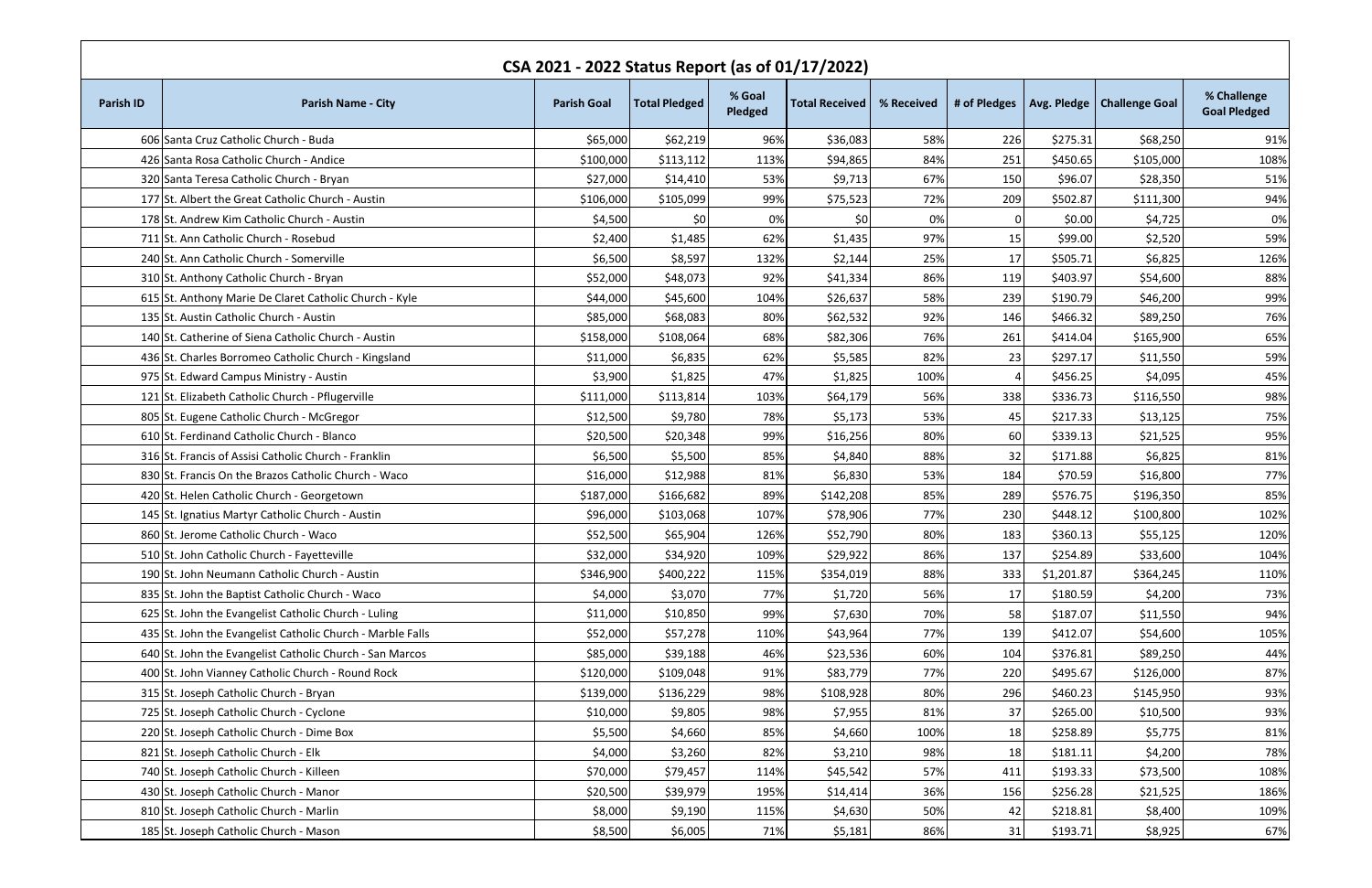| CSA 2021 - 2022 Status Report (as of 01/17/2022) |                                                                      |                    |                      |                   |                       |            |                |            |                                             |                                    |
|--------------------------------------------------|----------------------------------------------------------------------|--------------------|----------------------|-------------------|-----------------------|------------|----------------|------------|---------------------------------------------|------------------------------------|
| <b>Parish ID</b>                                 | <b>Parish Name - City</b>                                            | <b>Parish Goal</b> | <b>Total Pledged</b> | % Goal<br>Pledged | <b>Total Received</b> | % Received |                |            | # of Pledges   Avg. Pledge   Challenge Goal | % Challenge<br><b>Goal Pledged</b> |
|                                                  | 440 St. Joseph Catholic Church - Rockdale                            | \$10,500           | \$9,159              | 87%               | \$6,509               | 71%        | 50             | \$183.18   | \$11,025                                    | 83%                                |
|                                                  | 840 St. Joseph Catholic Church - Waco                                | \$13,000           | \$9,694              | 75%               | \$7,039               | 73%        | 63             | \$153.87   | \$13,650                                    | 71%                                |
|                                                  | 150 St. Julia Catholic Church - Austin                               | \$4,000            | \$5,090              | 127%              | \$3,767               | 74%        | 21             | \$242.38   | \$4,200                                     | 121%                               |
|                                                  | 155 St. Louis Catholic Church - Austin                               | \$202,000          | \$167,057            | 83%               | \$128,390             | 77%        | 278            | \$600.92]  | \$212,100                                   | 79%                                |
|                                                  | 845 St. Louis Catholic Church - Waco                                 | \$148,000          | \$173,045            | 117%              | \$148,054             | 86%        | 134            | \$1,291.38 | \$155,400                                   | 111%                               |
|                                                  | 760 St. Luke Catholic Church - Temple                                | \$109,000          | \$93,814             | 86%               | \$79,501              | 85%        | 207            | \$453.21   | \$114,450                                   | 82%                                |
|                                                  | 520 St. Margaret Catholic Church - Giddings                          | \$12,000           | \$3,275              | 27%               | \$2,335               | 71%        | 22             | \$148.86   | \$12,600                                    | 26%                                |
|                                                  | 176 St. Margaret Mary Catholic Church - Cedar Park                   | \$121,000          | \$103,987            | 86%               | \$78,531              | 76%        | 382            | \$272.22   | \$127,050                                   | 82%                                |
|                                                  | 820 St. Martin Catholic Church - Tours                               | \$10,000           | \$8,706              | 87%               | \$8,539               | 98%        | 51             | \$170.71   | \$10,500                                    | 83%                                |
|                                                  | 613 St. Martin De Porres Catholic Church - Dripping Springs          | \$85,000           | \$113,092            | 133%              | \$99,754              | 88%        | 113            | \$1,000.81 | \$89,250                                    | 127%                               |
|                                                  | 160 St. Mary Cathedral Catholic Church - Austin                      | \$92,000           | \$103,659            | 113%              | \$97,959              | 95%        | 116            | \$893.61   | \$96,600                                    | 107%                               |
|                                                  | 330 St. Mary Catholic Center - College Station                       | \$70,000           | \$63,926             | 91%               | \$42,913              | 67%        | 75             | \$852.35   | \$73,500                                    | 87%                                |
|                                                  | 305 St. Mary Catholic Church - Bremond                               | \$13,500           | \$12,275             | 91%               | \$9,675               | 79%        | 43             | \$285.47   | \$14,175                                    | 87%                                |
|                                                  | 325 St. Mary Catholic Church - Caldwell                              | \$27,000           | \$26,558             | 98%               | \$23,897              | 90%        | 74             | \$358.90   | \$28,350                                    | 94%                                |
|                                                  | 525 St. Mary Catholic Church - Ellinger                              | \$9,200            | \$11,532             | 125%              | \$8,805               | 76%        | 69             | \$167.13   | \$9,660                                     | 119%                               |
|                                                  | 335 St. Mary Catholic Church - Hearne                                | \$7,000            | \$6,335              | 91%               | \$6,065               | 96%        | 37             | \$171.22   | \$7,350                                     | 86%                                |
|                                                  | 815 St. Mary Catholic Church - Mexia                                 | \$10,000           | \$7,610              | 76%               | \$6,305               | 83%        | 32             | \$237.81   | \$10,500                                    | 72%                                |
|                                                  | 521 St. Mary Catholic Church - Pin Oak                               | \$4,000            | \$1,100              | 28%               | \$1,100               | 100%       |                | \$366.67   | \$4,200                                     | 26%                                |
|                                                  | 750 St. Mary Catholic Church - San Saba                              | \$9,000            | \$10,500             | 117%              | \$5,242               | 50%        | 35             | \$300.00   | \$9,450                                     | 111%                               |
|                                                  | 765 St. Mary Catholic Church - Temple                                | \$52,000           | \$51,339             | 99%               | \$39,994              | 78%        | 158            | \$324.93   | \$54,600                                    | 94%                                |
|                                                  | 611 St. Mary Catholic Church - Wimberley                             | \$30,000           | \$35,840             | 119%              | \$29,790              | 83%        | 69             | \$519.42   | \$31,500                                    | 114%                               |
|                                                  | 636 St. Mary of the Assumption Catholic Church - String Prairie      | \$14,000           | \$12,329             | 88%               | \$9,788               | 79%        | 48             | \$256.86   | \$14,700                                    | 84%                                |
|                                                  | 455 St. Mary of the Assumption Catholic Church - Taylor              | \$29,000           | \$24,274             | 84%               | \$18,784              | 77%        | 134            | \$181.15   | \$30,450                                    | 80%                                |
|                                                  | 745 St. Mary of the Immaculate Conception Catholic Church - Lampasas | \$8,600            | \$8,923              | 104%              | \$7,988               | 90%        | 52             | \$171.60   | \$9,030                                     | 99%                                |
|                                                  | 620 St. Mary of the Visitation Catholic Church - Lockhart            | \$35,000           | \$33,078             | 95%               | \$19,032              | 58%        | 91             | \$363.49   | \$36,750                                    | 90%                                |
|                                                  | 850 St. Mary, Church of the Assumption Catholic Church - Waco        | \$24,500           | \$25,525             | 104%              | \$16,876              | 66%        | 92             | \$277.45   | \$25,725                                    | 99%                                |
|                                                  | 855 St. Mary, Church of the Assumption Catholic Church - West        | \$45,000           | \$53,404             | 119%              | \$51,133              | 96%        | 117            | \$456.45   | \$47,250                                    | 113%                               |
|                                                  | 210 St. Mary, Immaculate Conception Catholic Church - Brenham        | \$55,000           | \$53,032             | 96%               | \$46,689              | 88%        | 151            | \$351.21   | \$57,750                                    | 92%                                |
|                                                  | 115 St. Mary, Our Lady of the Lake Catholic Church - Lago Vista      | \$51,000           | \$48,876             | 96%               | \$37,269              | 76%        | 96             | \$509.13   | \$53,550                                    | 91%                                |
|                                                  | 761 St. Matthew Catholic Church - Rogers                             | \$3,000            | \$2,180              | 73%               | \$920                 | 42%        | 11             | \$198.18   | \$3,150                                     | 69%                                |
|                                                  | 710 St. Michael Catholic Church - Burlington                         | \$1,500            | \$665                | 44%               | \$665                 | 100%       | 8 <sup>1</sup> | \$83.13    | \$1,575                                     | 42%                                |
|                                                  | 616 St. Michael Catholic Church - Uhland                             | \$4,300            | \$7,276              | 169%              | \$3,950               | 54%        | 36             | \$202.12   | \$4,515                                     | 161%                               |
|                                                  | 715 St. Monica Catholic Church - Cameron                             | \$10,000           | \$11,925             | 119%              | \$8,979               | 75%        | 50             | \$238.50   | \$10,500                                    | 114%                               |
|                                                  | 195 St. Patrick Catholic Church - Hutto                              | \$35,000           | \$23,707             | 68%               | \$16,266              | 69%        | 80             | \$296.34   | \$36,750                                    | 65%                                |
|                                                  | 143 St. Paul Catholic Church - Austin                                | \$49,000           | \$42,701             | 87%               | \$33,223              | 78%        | 112            | \$381.26   | \$51,450                                    | 83%                                |
|                                                  | 535 St. Paul Catholic Church - Smithville                            | \$6,000            | \$4,502              | 75%               | \$2,897               | 64%        | 31             | \$145.23   | \$6,300                                     | 71%                                |